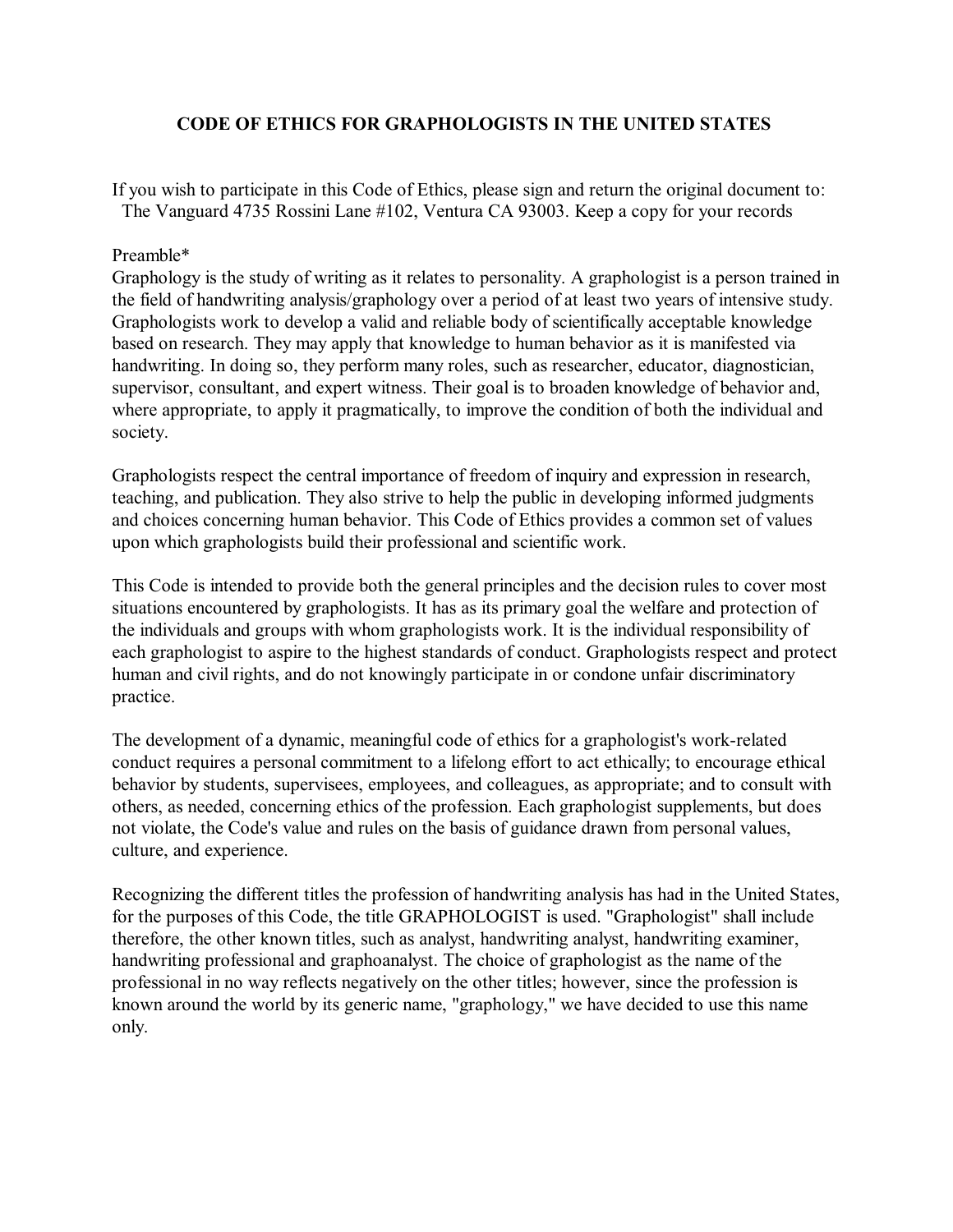## **Code of Ethics**

1 . The object of this Code of Ethics is to define the rights and responsibilities of graphologists wishing to exercise their profession in accordance with acceptable professional standards and the respective laws of the state in which the graphologist practices.

2. The graphologist is expected to maintain and develop his or her specialized skills by obtaining appropriate professional training. This may be accomplished through such venues as academic seminars, technical training, workshops, or the like. The graphologist is to follow developments in the profession and be aware of the literature relevant to the practice of graphology.

3. The graphologist studies the personality of the writer by examining an original sample of writing. When examining a facsimile or a photocopy of the original sample, the graphologist should have accompanying information regarding the pressure. It is further recommended that when giving a report on a fax or a photocopied sample, a disclaimer be included to indicate that the opinion rendered is qualified until such time as an original is made available.

4. The graphologist shall practice only within his or her area of competence or expertise. Consistent with the laws in the state where the graphologist practices, no diagnosis regarding physical or mental health problems will be given unless the graphologist is a psychologist or a physician.

5. The work undertaken by the graphologist concerning the human person imposes the respect of moral and professional values. The graphologist must safeguard at all times their own independence, integrity and sense of humanity. The practice of graphology must be free of racial, gender, religious or political biases.

6. The graphologist, as with other professionals, shall not use the information obtained from the handwriting to harm the writer, even if the writer is not the client, but a third party. Furthermore, in conveying their findings, the graphologist should specify that the information contained therein is confidential and should be used for professional purposes only. Graphologists who perform third-party analyses shall request of the client to inform the writer that their handwriting sample is subject to examination by a professional graphologist.

7. The graphologist shall adhere to the highest levels of confidentiality and shall not disclose any information regarding the client with said written reports further, it would be at the sole discretion guardian. In accordance with the laws of confidentiality, the report produced by the graphologist shall be provided only to the client supplying the sample. A disclaimer in the report is desirable, stating that, should the legal owner of the report choose to disseminate said written reports further, it would be at the sole discretion and responsibility of the owner of such reports.

8. The graphologist shall not disseminate or publish texts or analyses without the written agreement of the interested party or the owner of the document. However, handwriting samples may be used as long as the graphologist respects the anonymity and protects the identity of the writers.